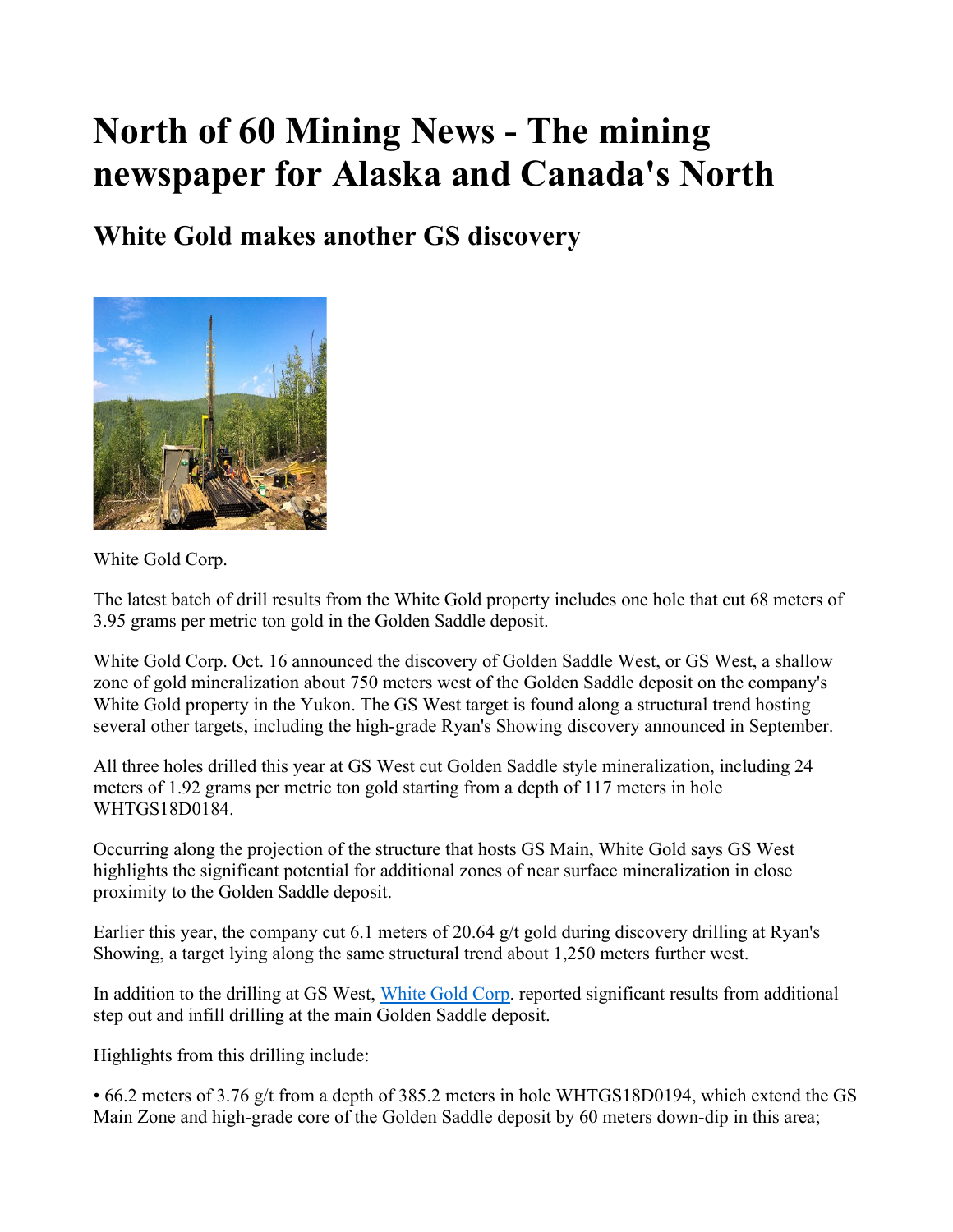• 68 meters of 3.95 g/t gold from a depth of 210 meters in hole WHTGS18D0193, which infills a 70 meter gap in the GS Main Zone and extending mineralization towards surface; and

• 22.3 meters of 1.95 g/t gold from a depth of 347.6 meters in hole WHTGS18D0191, which extends the GS Main Zone about 200 meter down-dip in this area.

A total of 8,745 meters of diamond drilling in 18 holes was completed at the Golden Saddle deposit this year. This drilling included infill drilling for advanced metallurgical testing; aggressive step-out drilling down-dip to assess continuity of the mineralized structures to depth; and a series of holes for geologic modelling and to assess the continuity of mineralized zones within the hanging wall of the deposit.

"We are very pleased with these results from our 2018 program on the White Gold property. Making up approximately half of our 2018 budget, the goal of this program was to grow the Golden Saddle deposit through expansion along strike and down dip as well as through the discovery of new mineralization within close proximity to the deposit," said White Gold Vice President of Exploration Jodie Gibson. "Our program has done just that – making meaningful step outs to the deposit and also making two significant discoveries this year along trend with Golden Saddle. With only limited exploration performed in the area, we are very optimistic about the potential for additional mineralization in close proximity to the Golden Saddle deposit."

White Gold Corp. continues to have drills turning on the exciting, high-grade Vertigo gold discovery on JP Ross, a road accessible property about 15.5 miles (25 kilometers) north of the White Gold property

In mid-September, the company announced that the discovery hole at Vertigo cut 3.05 meters of 56.25 g/t gold from a depth of 3.05 meters. This high-grade section was part of a longer 10.67-meter intercept averaging 17.34 g/t gold.



White Gold Corp.